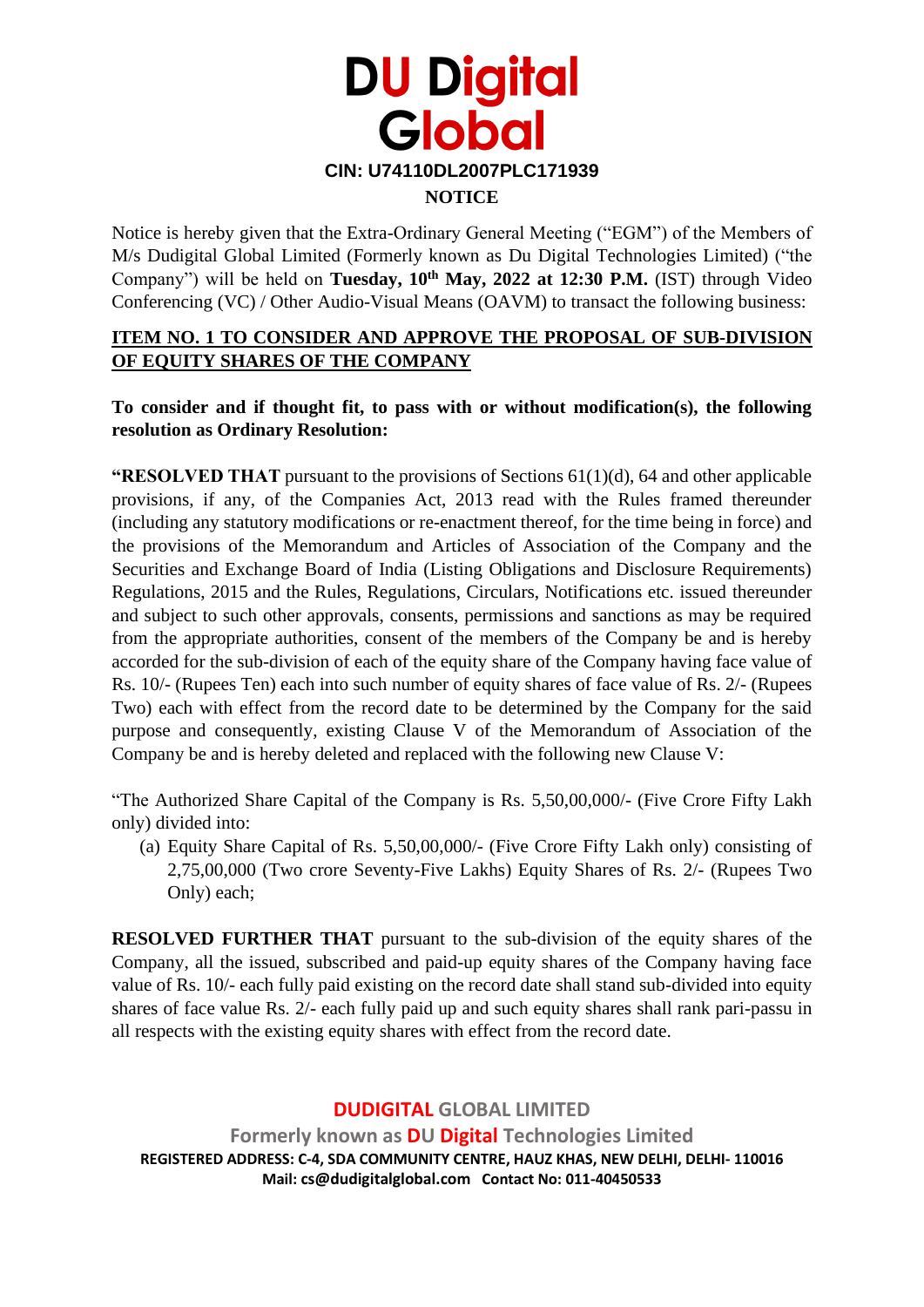**RESOLVED FURTHER THAT** upon sub-division of equity shares as aforesaid, the existing share certificate(s) in relation to the existing equity shares of the face value of Rs. 10/- each held in physical form shall be deemed to have been automatically cancelled with effect on and from the record date to be fixed by the Company and the Company may, without requiring the surrender of the existing share certificate(s), directly issue and dispatch the new share certificate(s) of the Company with equity shares of face value of Rs. 2/- in lieu of such existing share certificates subject to the provisions of the Companies (Share Capital and Debentures)Rules, 2014 and in case of members who hold the equity shares in dematerialized form, the sub-divided equity shares of face value of Rs. 2/- each shall be credited proportionately to the respective beneficiary account of the Members with their respective depository participants and the Company shall undertake such corporate action(s) as may be necessary in relation to the equity shares, whether in physical form or in dematerialized form.

**RESOLVED FURTHER THAT** fractional entitlements, if any, arising out of sub-division of face value of each equity share from Rs. 10/- to Rs. 2/- as resolved above, be vested in a special account held by a Trustee (as may be appointed by the Board of Directors of the Company) who be and is hereby authorized to act as "Trustee" for this purpose and these fractional entitlements shall be dealt with by the Trustee in the best interest of the members and the Trustee shall have the authority to dispose of such whole shares by selling them at the market price and to distribute the net proceeds thereof (less expenses, if any) proportionately, as far as practicable, to the members concerned.

**RESOLVED FURTHER THAT** any Director of the Company, Chief Financial Officer, Company Secretary of the Company be and are hereby severally authorized to determine the record date and to take such steps as may be necessary for obtaining the necessary approvals whether statutory or contractual or otherwise, in relation to the sub-division of shares and to settle any/ all matters arising out of and/ or incidental thereto and to execute all deeds, applications, documents and writings that may be required, on behalf of the Company and generally to do all such acts, deeds, matters, things etc., as may be necessary, proper, expedient or incidental for the purpose of giving effect to the resolution and to delegate all or any of the powers herein vested in the Board to any Officer(s) of the Company as may be required to give effect to the above resolution**."**

#### **ITEM NO. 2 TO CONSIDER AND APPROVE THE ALTERATION OF THE CAPITAL CLAUSE OF THE MEMORANDUM OF ASSOCIATION OF THE COMPANY**

**To consider and if thought fit, to pass with or without modification(s), the following resolution as Ordinary Resolution:**

**"RESOLVED THAT** pursuant to the provisions of Sections 13, 61 and other applicable provisions, if any, of the Companies Act, 2013 read with the Rules framed thereunder (including any statutory modifications or re-enactments thereof, for the time being in force), the existing Clause V of the Memorandum of Association of the Company be substituted as follow: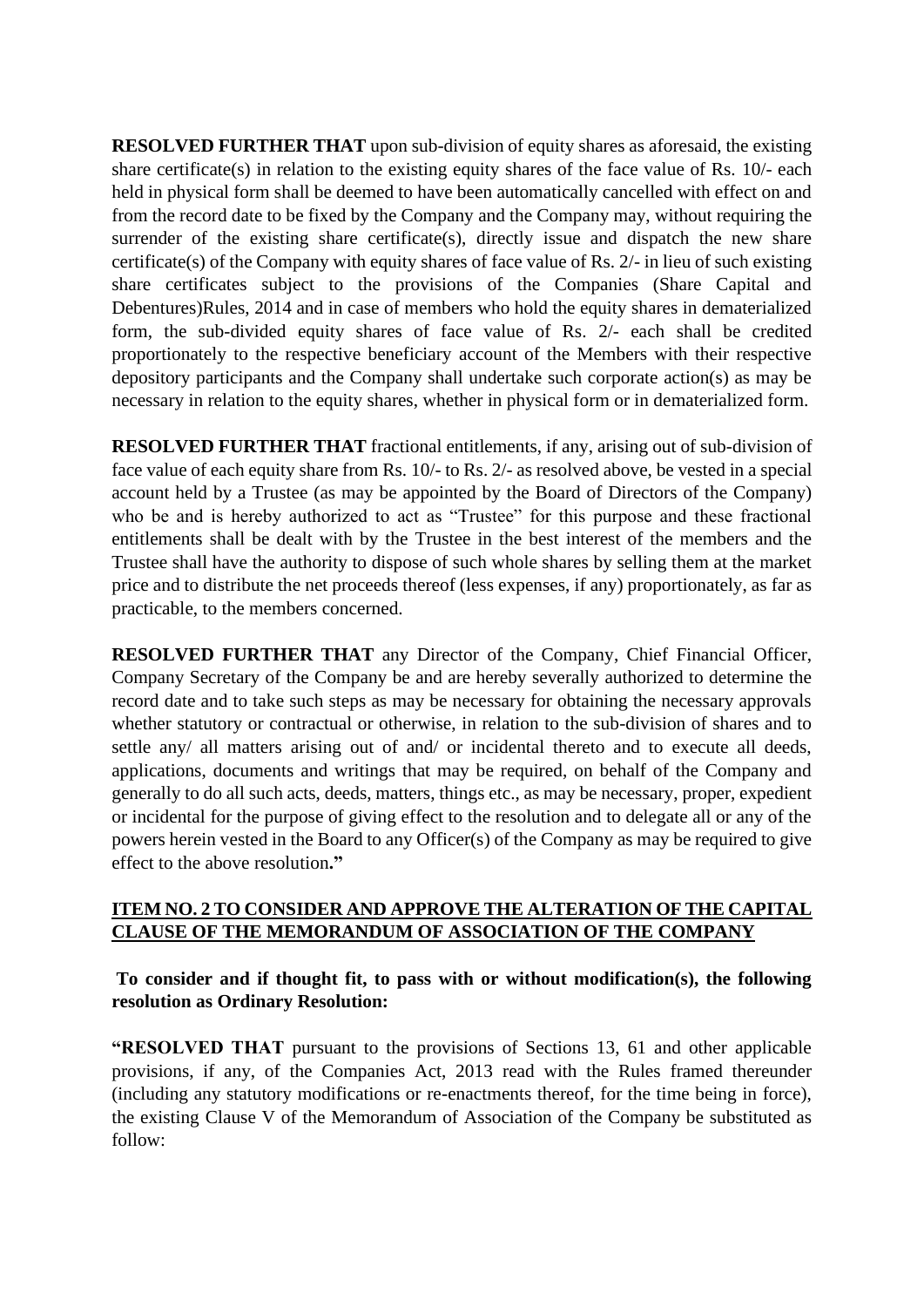"The Authorized Share Capital of the Company is Rs. 5,50,00,000/- (Rupees Five Crore Fifty Lakhs only) divided into:

(a) Equity Share Capital of Rs. 5,50,00,000 /- (Five Crore Fifty Lakh only) consisting of 2,75,00,000 (Two crore Seventy Five Lakhs) Equity Shares of Rs. 2/- (Rupee Two only) each; and

**RESOLVED FURTHER THAT** any Director of the Company, Chief Financial Officer, Company Secretary of the Company be and are hereby severally authorized to take such steps as may be necessary for obtaining the necessary approvals whether statutory or contractual or otherwise and to settle any/ all matters arising out of and/ or incidental thereto and to execute all deeds, applications, documents and writings that may be required, on behalf of the Company and generally to do all such acts, deeds, matters, things etc., as may be necessary, proper, expedient or incidental for the purpose of giving effect to the resolution and to delegate all or any of the powers herein vested in the Board to any Officer(s) of the Company as may be required to give effect to the above resolution."

> **By Order of the Board** For **Dudigital Global Limited** (Formerly Known as DU Digital Technologies Limited)



Digitally signed by ABHISHEK Date: 2022.04.12 16:10:46 +05'30'

**Date: 12/04/2022 Abhishek Place: New Delhi** (Company Secretary & Compliance officer)  **M. No: - A66526**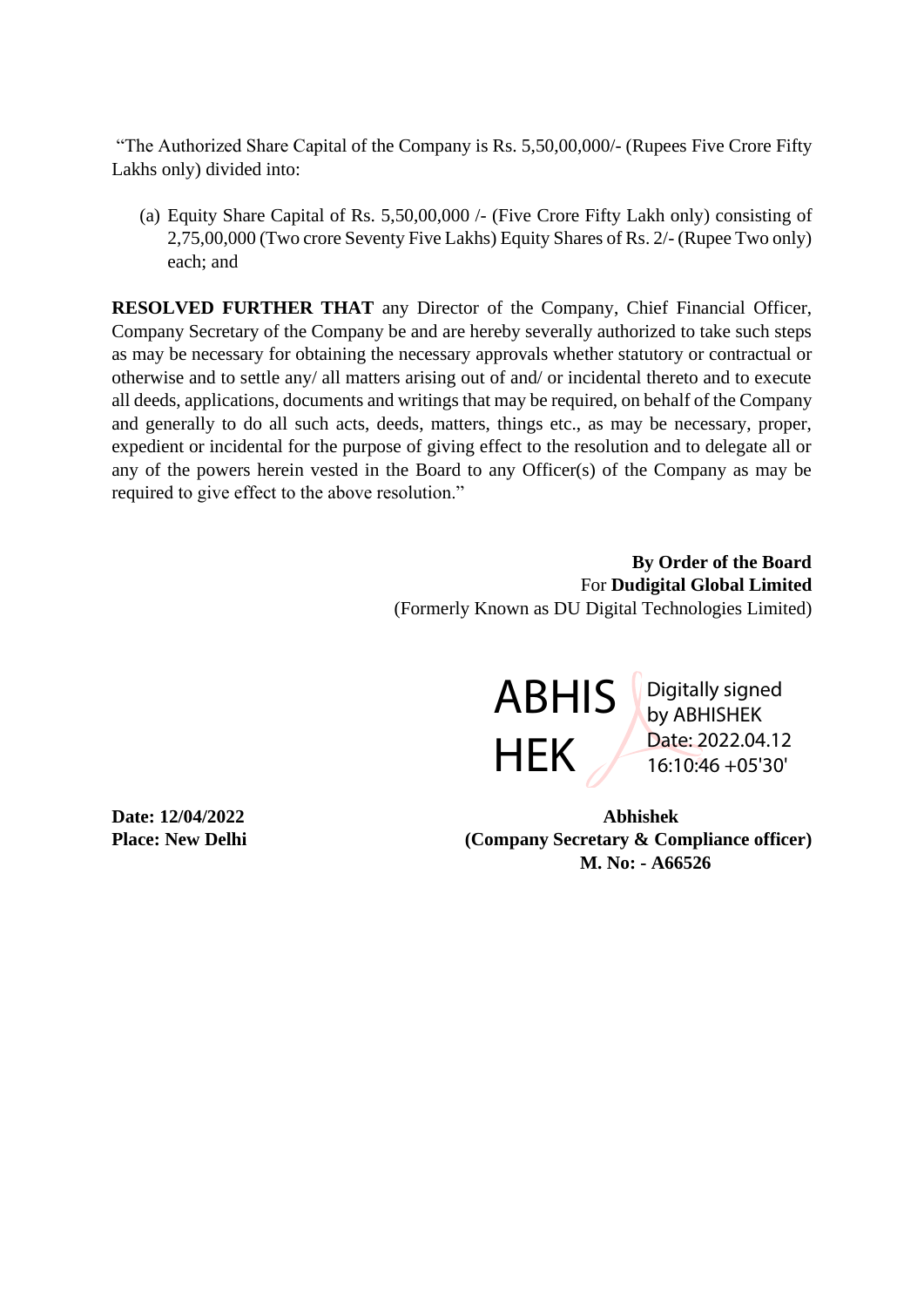#### **NOTES:**

- 1. As you are aware, in view of the situation arising due to COVID-19 global pandemic, the general meetings of the companies shall be conducted as per the guidelines issued by the Ministry of Corporate Affairs (MCA) vide Circular No. 14/2020 dated April 8, 2020, Circular No.17/2020 dated April 13, 2020, Circular No. 20/2020 dated May 05, 2020 and Circular no. 20/2021 dated December 08, 2021 and all other relevant circulars. The forthcoming EGM will thus be held through video conferencing (VC) or other audio visual means (OAVM). Hence, Members can attend and participate in the ensuing EGM through VC/OAVM.
- 2. In compliance with Section 108 of the Companies Act, 2013, read with Rule 20 of the Companies (Management and Administration) Rules, 2014 as amended and Regulation 44 of the Securities and Exchange Board of India (Listing Obligations and Disclosure Requirements) Regulations, 2015, Members can cast their votes electronically through e-voting services provided by CDSL on all resolutions set forth in this Notice. CDSL have also been engaged to enable members to participate at the EGM through Video-Conference.
- 3. The Members can join the EGM/AGM in the VC/OAVM mode 15 minutes before and after the scheduled time of the commencement of the Meeting by following the procedure mentioned in the Notice. The facility of participation at the EGM/AGM through VC/OAVM will be made available to at least 1000 members on first come first served basis. This will not include large Shareholders (Shareholders holding 2% or more shareholding), Promoters, Institutional Investors, Directors, Key Managerial Personnel, the Chairpersons of the Audit Committee, Nomination and Remuneration Committee and Stakeholders Relationship Committee, Auditors etc. who are allowed to attend the EGM/AGM without restriction on account of first come first served basis.
- 4. Members holding share certificate(s) in multiple accounts in identical names, or joint accounts in the same order of names, are requested to apply to the Company's RTA for consolidation of such shareholding into one account.
- 5. The shares of the Company are under compulsory Demat trading. Also, as per SEBI (Listing Obligations and Disclosure Requirements) Regulations, 2015, the securities of listed companies can only be transferred in dematerialized form, except in the case of transmission or transposition of securities. Members holding shares in physical form are advised to convert their shares into dematerialized form.
- 6. The attendance of the Members attending the AGM/EGM through VC/OAVM will be counted for the purpose of ascertaining the quorum under Section 103 of the Companies Act, 2013.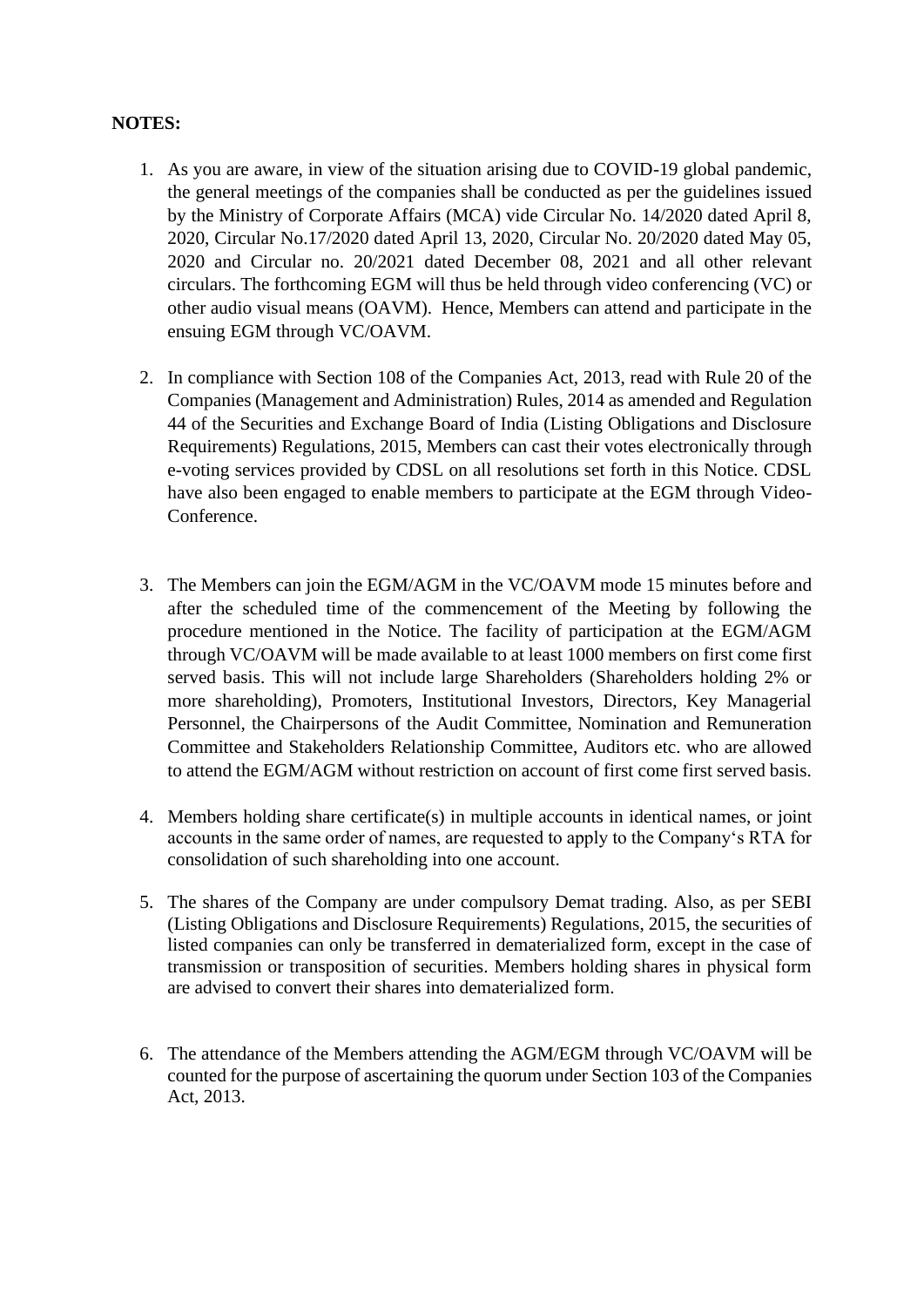- 7. Since the EGM is being held through Video-Conference, the facility for appointment of proxies by Members is not available, as provided in the MCA Circulars. Hence, the Proxy Form and Attendance Slip are not annexed to this Notice. The attachment of the route map for the EGM venue is also dispensed with.
- 8. The Notice of the EGM will be sent to those Members / beneficial owners whose name will appear in the register of members/ list of beneficiaries received from the depositories as on Friday, April 8, 2022, and whose e-mail IDs are registered with the Company, their Depository Participants (DP) or CDSL.
- 9. The Explanatory Statement pursuant to Section 102 of the Companies Act, 2013, setting out material facts in respect of the businesses as set out above and details required under Regulation 36(3) of SEBI (Listing Obligations and Disclosure Requirements) Regulations, 2015 and Secretarial Standard 2 on General Meetings issued by The Institute of Company Secretaries of India in respect of a Director seeking appointment/re-appointment at the Extra-Ordinary General Meeting, is annexed hereto and forms part of the Notice.
- 10. Company has engaged the services of CDSL. The Board of Directors of the Company has appointed Mr. Kundan Kumar Mishra, Practicing Company Secretary (Certificate of Practice Number- 19844), as the Scrutinizer for this purpose. The detailed instructions for e-voting are given as a separate attachment to this notice. The e-voting period begins on Saturday, May  $7<sup>th</sup>$ , 2022 at 9.00 AM and ends on Monday, May  $9<sup>th</sup>$ , 2022 at 5.00 PM.
- 11. Pursuant to the provisions of Sections 112 and 113 of the Act, representatives of the Corporate Members may be appointed for the purpose of voting through remote evoting or for participation and voting at the EGM through e-voting facility. Body corporates are entitled to appoint authorized representative(s) to attend the EGM through VC/ OAVM and to cast their votes through remote e-voting/ e-voting at the e-EGM. In this regard, the body corporates are required to send a latest certified copy of the Board Resolution/ Authorization.
- 12. Institutional Members / Bodies Corporate (i.e. other than individuals, HUF, NRI etc.) are required to send scanned copy (PDF/JPG Format) of the relevant Board Resolution/ Authority letter etc. together with attested specimen signature of the duly authorized signatory (ies) who are authorized to vote through e-mail at cs@dudigitalglobal.com with a copy marked to [helpdesk.evoting@cdslindia.com](mailto:helpdesk.evoting@cdslindia.com) on or before May 4<sup>th</sup>, 2022, up to 5:00 pm without which the vote shall not be treated as valid.
- 13. The voting rights of Members shall be in proportion to the paid-up value of their shares in the equity capital of the Company as on the cut-off date is Tuesday, May  $3<sup>rd</sup>$ , 2022.
- 14. The Scrutinizer shall, after the conclusion of voting at the EGM, unblock the votes cast through remote e-voting and votes cast at the EGM, in the presence of at least two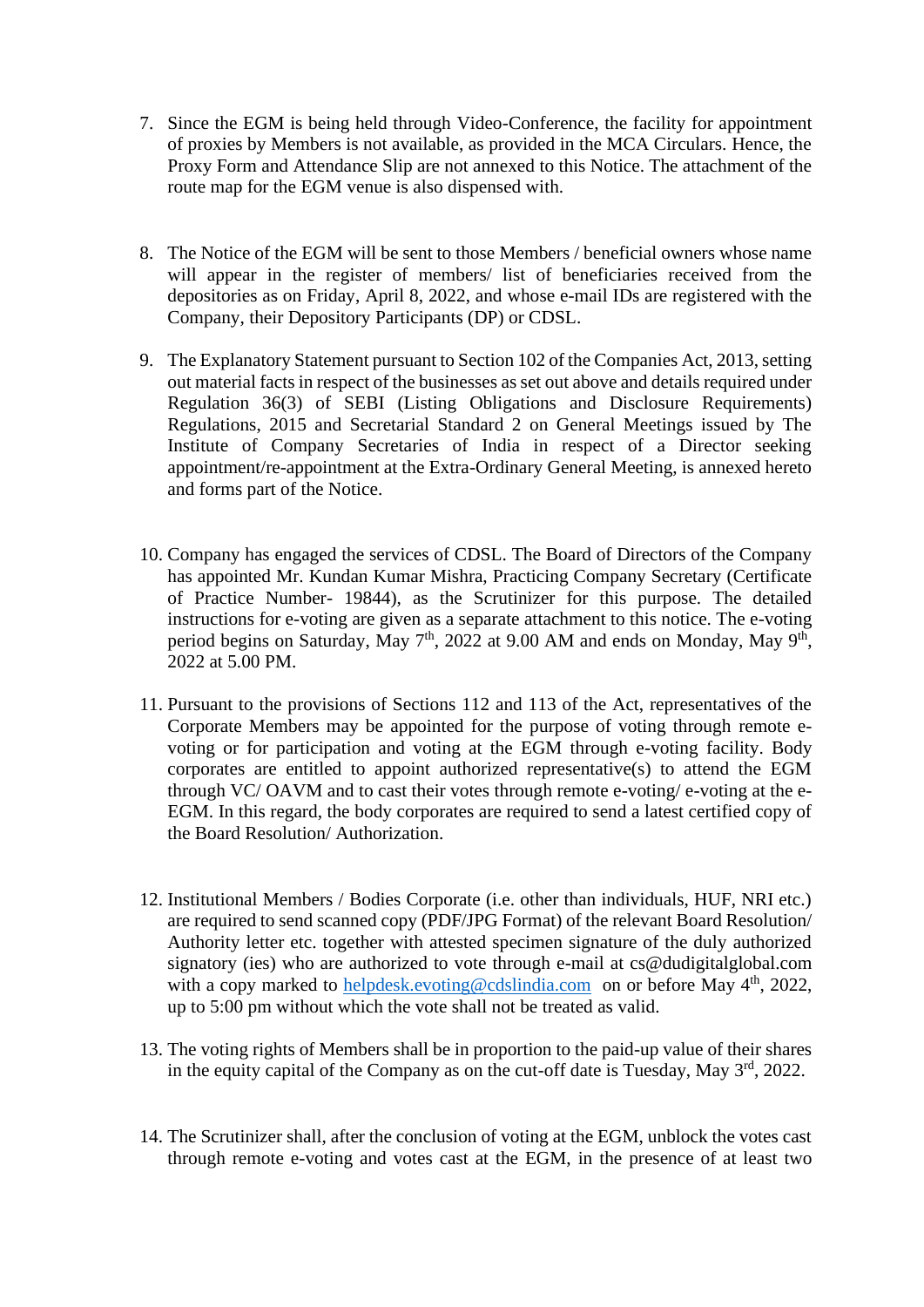witnesses not in the employment of the Company and will make, not later than 48 hours of the conclusion of EGM, a consolidated Scrutinizer's Report of the total votes cast in favour or against, if any, and submit it to the Chairperson of the Company or, in his absence to his duly authorised Director / officer, who shall countersign the Scrutinizer's Report and declare the result. The Chairperson shall declare the results within fortyeight hours of the conclusion of the meeting.

- 15. The Scrutinizer's decision on the validity of the votes shall be final and binding.
- 16. The result along with the Scrutinizer's report shall be placed on the website of the Company (https://dudigitalglobal.com) and on CDSL's website (www.evotingindia.com) immediately after the result is declared and shall simultaneously be forwarded to the National Stock Exchange of India Limited where the Company's shares are listed.
- 17. A recorded transcript of the EGM shall be maintained by the Company and be made available on the website of the Company https://dudigitalglobal.com in the 'Investor Section', as soon as possible, after the conclusion of the meeting.
- 18. Resolutions will be deemed to be passed on the EGM date, subject to receipt of the requisite number of votes in favour of the resolutions.
- 19. Non-resident Indian shareholders are requested to inform about the following to the Company or CDSL or the concerned DP, as the case may be, immediately of:

The change in the residential status on return to India for permanent settlement;

The particulars of the NRE Account with a Bank in India, if not furnished earlier.

- 20. All documents referred to in the accompanying notice shall be available for inspection from the date of circulation of this notice up to the date of the EGM. These documents, along with the extracts from the Register of Directors and Key Managerial Personnel & their shareholding, and the Register of Contracts & Arrangements in which Directors are interested, shall be available for inspection in electronic mode during the meeting to any person having the right to attend the meeting by logging on to [https://evoting.CDSL.com.](https://evoting.cdsl.com/) or [https://emeetings.CDSL.com.](https://emeetings.cdsl.com/) Members seeking to inspect such documents can send an email to [cs@dudigitalglobal.com.](mailto:cs@dudigitalglobal.com)
- 21. The Securities and Exchange Board of India has mandated the submission of the Permanent Account Number (PAN) of every participant in the securities market. The shareholders/ transferee of shares (including joint holders) holding shares in physical form are required to furnish a certified copy of their Income Tax Permanent Account Number (PAN) card to the Company / RTA. Members holding shares in electronic form are requested to submit their PAN to their Depository Participant(s).
- 22. In line with the Ministry of Corporate Affairs (MCA) Circular No. 17/2020 dated April 13, 2020, the Notice calling the AGM/EGM has been uploaded on the website of the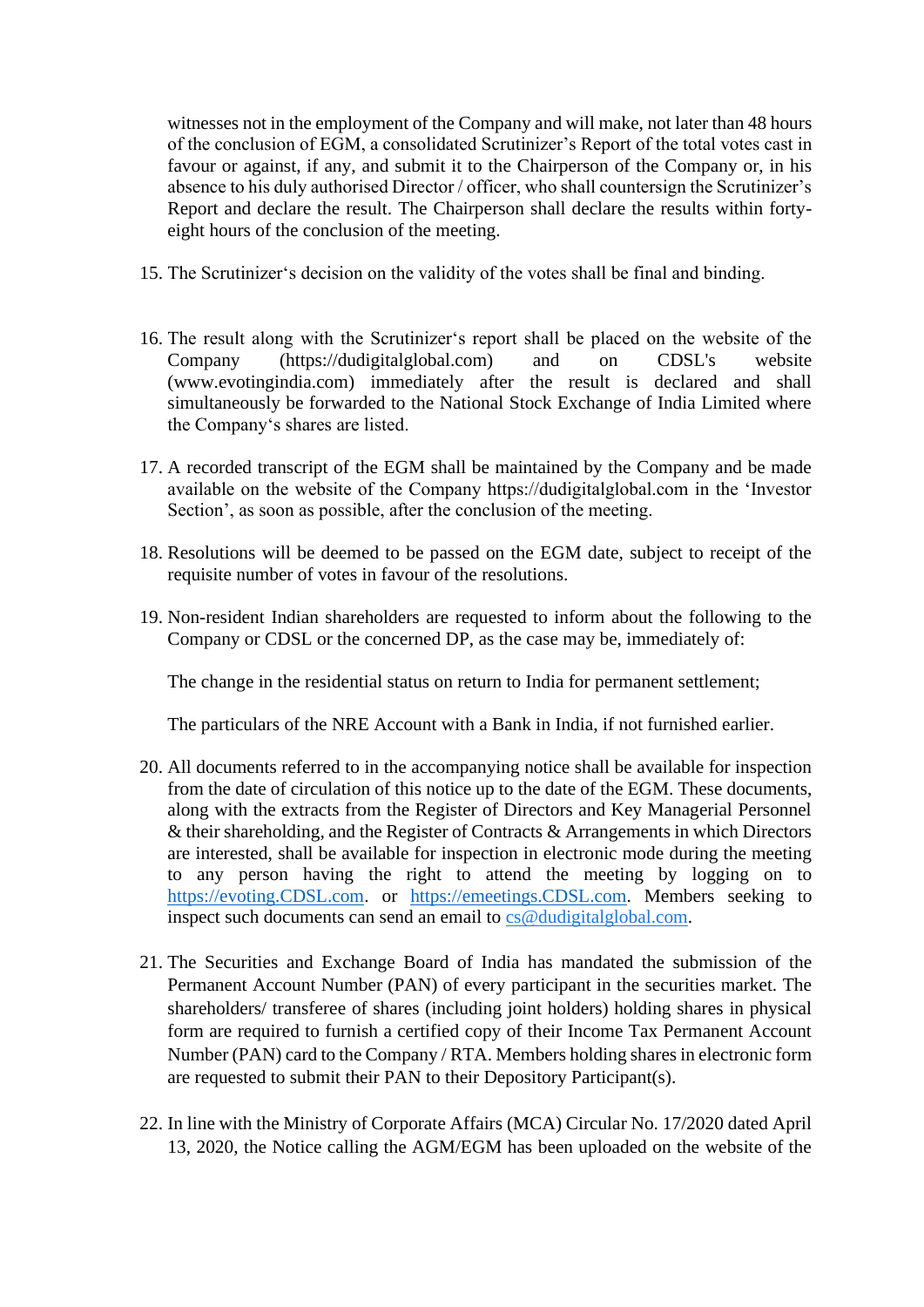Company at https://dudigitalglobal.com. The Notice can also be accessed from the websites of the Stock Exchanges i.e. National Stock Exchange of India Limited at www.nseindia.com respectively. The EGM Notice is also disseminated on the website of CDSL (agency for providing the Remote e-Voting facility and e-voting system during the EGM) i.e. www.evotingindia.com.

# **THE INTRUCTIONS OF SHAREHOLDERS FOR REMOTE E-VOTING AND E-VOTING DURING EGM AND JOINING MEETING THROUGH VC/OAVM ARE AS UNDER:**

- (i) The voting period begins on Saturday, May  $7<sup>th</sup>$ , 2022 at 9.00 am and ends on, Monday, May  $9<sup>th</sup>$ , 2022 at 5.00 P.M During this period shareholders' of the Company, holding shares either in physical form or in dematerialized form, as on the cut-off date (record date) Tuesday, May 3th,2022 may cast their vote electronically. The e-voting module shall be disabled by CDSL for voting thereafter.
- (ii) Shareholders who have already voted prior to the meeting date would not be entitled to vote at the meeting venue.
- (iii) Pursuant to SEBI Circular No. SEBI/HO/CFD/CMD/CIR/P/2020/242 dated 09.12.2020, under Regulation 44 of Securities and Exchange Board of India (Listing Obligations and Disclosure Requirements) Regulations, 2015, listed entities are required to provide remote e-voting facility to its shareholders, in respect of all shareholders' resolutions. However, it has been observed that the participation by the public non-institutional shareholders/retail shareholders is at a negligible level.

Currently, there are multiple e-voting service providers (ESPs) providing evoting facility to listed entities in India. This necessitates registration on various ESPs and maintenance of multiple user IDs and passwords by the shareholders. In order to increase the efficiency of the voting process, pursuant to a public consultation, it has been decided to enable e-voting to all the demat account holders, by way of a single login credential, through their demat accounts/ websites of Depositories/ Depository Participants. Demat account holders would be able to cast their vote without having to register again with the ESPs, thereby, not only facilitating seamless authentication but also enhancing ease and convenience of participating in e-voting process.

(iv) In terms of SEBI circular no. SEBI/HO/CFD/CMD/CIR/P/2020/242 dated December 9, 2020 on e-Voting facility provided by Listed Companies, Individual shareholders holding securities in demat mode are allowed to vote through their demat account maintained with Depositories and Depository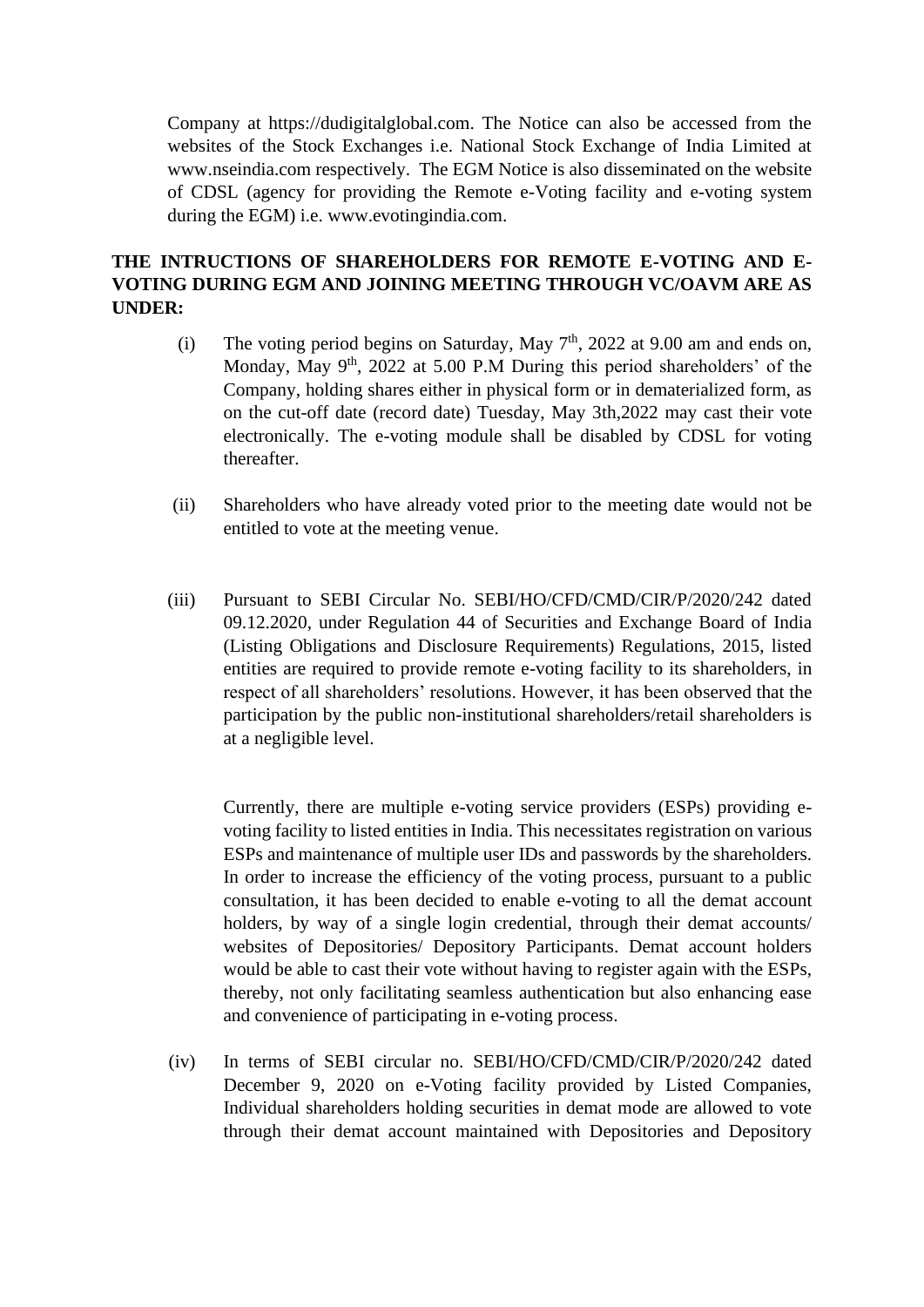Participants. Shareholders are advised to update their mobile number and email Id in their demat accounts in order to access e-Voting facility.

Pursuant to abovesaid SEBI Circular, Login method for e-Voting and joining virtual meetings for Individual shareholders holding securities in Demat mode is given below:

| <b>of</b><br><b>Type</b>                                                          | <b>Login Method</b>                                                                                                                                                                                                                                                                                                                                                                                                                                                                                                                                                                                                             |
|-----------------------------------------------------------------------------------|---------------------------------------------------------------------------------------------------------------------------------------------------------------------------------------------------------------------------------------------------------------------------------------------------------------------------------------------------------------------------------------------------------------------------------------------------------------------------------------------------------------------------------------------------------------------------------------------------------------------------------|
| shareholder                                                                       |                                                                                                                                                                                                                                                                                                                                                                                                                                                                                                                                                                                                                                 |
| S                                                                                 |                                                                                                                                                                                                                                                                                                                                                                                                                                                                                                                                                                                                                                 |
| Individual<br>Shareholders<br>holding<br>securities in<br>Demat mode<br>with CDSL | 1) Users who have opted for CDSL Easi / Easiest facility, can<br>login through their existing user id and password. Option will<br>be made available to reach e-Voting page without any further<br>authentication. The URL for users to login to Easi / Easiest<br>https://web.cdslindia.com/myeasi/home/login or visit<br>are<br>www.cdslindia.com and click on Login icon and select New<br>System My easi.                                                                                                                                                                                                                   |
|                                                                                   | 2) After successful login the Easi / Easiest user will be able to<br>see the e-Voting option for eligible companies where the e-<br>voting is in progress as per the information provided by<br>company. On clicking the e-voting option, the user will be<br>able to see e-Voting page of the e-Voting service provider for<br>casting your vote during the remote e-Voting period.<br>Additionally, there is also links provided to access the system<br>of<br>all<br>Service<br>e-Voting<br>Providers<br>i.e.<br>CDSL/NSDL/KARVY/LINKINTIME, so that the user can<br>visit the e-Voting service providers' website directly. |
|                                                                                   | 3) If the user is not registered for Easi/Easiest, option to register<br>available<br>is<br>at<br>https://web.cdslindia.com/myeasi/Registration/EasiRegistrati<br>on                                                                                                                                                                                                                                                                                                                                                                                                                                                            |
|                                                                                   | 4) Alternatively, the user can directly access e-Voting page by<br>providing Demat Account Number and PAN No. from e-<br>voting link available on www.cdslindia.com home page or<br>click on https://evoting.cdslindia.com/Evoting/EvotingLogin<br>The system will authenticate the user by sending OTP on<br>registered Mobile & Email as recorded in the Demat Account.<br>After successful authentication, user will be able to see the e-<br>Voting option where the evoting is in progress and also able<br>to directly access the system of all e-Voting Service<br>Providers.                                            |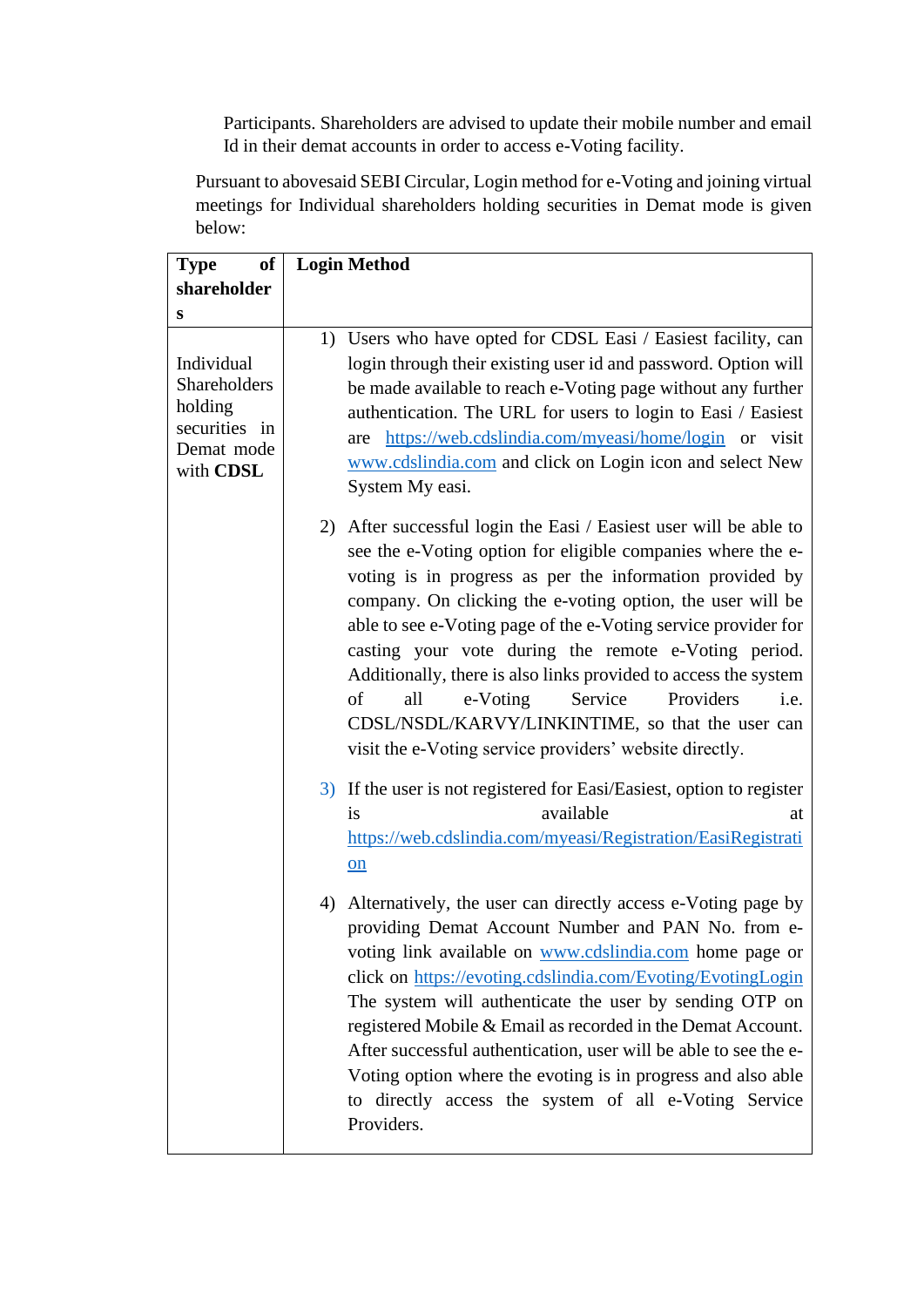| Individual<br><b>Shareholders</b><br>holding<br>securities in<br>demat mode<br>with NSDL                                                     | 1) If you are already registered for NSDL IDeAS facility, please<br>visit the e-Services website of NSDL. Open web browser by<br>typing the following URL: https://eservices.nsdl.com either<br>on a Personal Computer or on a mobile. Once the home page<br>of e-Services is launched, click on the "Beneficial Owner"<br>icon under "Login" which is available under 'IDeAS' section.<br>A new screen will open. You will have to enter your User ID<br>and Password. After successful authentication, you will be<br>able to see e-Voting services. Click on "Access to e-Voting"<br>under e-Voting services and you will be able to see e-Voting<br>page. Click on company name or e-Voting service provider<br>name and you will be re-directed to e-Voting service provider<br>website for casting your vote during the remote e-Voting<br>period or joining virtual meeting $&$ voting during the meeting.<br>2) If the user is not registered for IDeAS e-Services, option to<br>register is available at https://eservices.nsdl.com.<br>Select<br>"Register Online for IDeAS "Portal or click"<br>at<br>https://eservices.nsdl.com/SecureWeb/IdeasDirectReg.jsp<br>3) Visit the e-Voting website of NSDL. Open web browser by<br>typing the following URL: https://www.evoting.nsdl.com/<br>either on a Personal Computer or on a mobile. Once the home<br>page of e-Voting system is launched, click on the icon<br>"Login" which is available under 'Shareholder/Member'<br>section. A new screen will open. You will have to enter your<br>User ID (i.e. your sixteen digit demat account number hold<br>with NSDL), Password/OTP and a Verification Code as<br>shown on the screen. After successful authentication, you will<br>be redirected to NSDL Depository site wherein you can see e-<br>Voting page. Click on company name or e-Voting service<br>provider name and you will be redirected to e-Voting service<br>provider website for casting your vote during the remote e- |
|----------------------------------------------------------------------------------------------------------------------------------------------|-----------------------------------------------------------------------------------------------------------------------------------------------------------------------------------------------------------------------------------------------------------------------------------------------------------------------------------------------------------------------------------------------------------------------------------------------------------------------------------------------------------------------------------------------------------------------------------------------------------------------------------------------------------------------------------------------------------------------------------------------------------------------------------------------------------------------------------------------------------------------------------------------------------------------------------------------------------------------------------------------------------------------------------------------------------------------------------------------------------------------------------------------------------------------------------------------------------------------------------------------------------------------------------------------------------------------------------------------------------------------------------------------------------------------------------------------------------------------------------------------------------------------------------------------------------------------------------------------------------------------------------------------------------------------------------------------------------------------------------------------------------------------------------------------------------------------------------------------------------------------------------------------------------------------------------------------------------------------------------------------------|
|                                                                                                                                              | Voting period or joining virtual meeting $&$ voting during the<br>meeting.                                                                                                                                                                                                                                                                                                                                                                                                                                                                                                                                                                                                                                                                                                                                                                                                                                                                                                                                                                                                                                                                                                                                                                                                                                                                                                                                                                                                                                                                                                                                                                                                                                                                                                                                                                                                                                                                                                                          |
| Individual<br>Shareholders<br>(holding<br>securities in<br>demat mode)<br>login<br>through their<br><b>Depository</b><br><b>Participants</b> | You can also login using the login credentials of your demat account<br>through your Depository Participant registered with NSDL/CDSL for<br>e-Voting facility. After Successful login, you will be able to see e-<br>Voting option. Once you click on e-Voting option, you will be<br>redirected to NSDL/CDSL Depository site after successful<br>authentication, wherein you can see e-Voting feature. Click on<br>company name or e-Voting service provider name and you will be<br>redirected to e-Voting service provider website for casting your vote<br>during the remote e-Voting period or joining virtual meeting & voting<br>during the meeting.                                                                                                                                                                                                                                                                                                                                                                                                                                                                                                                                                                                                                                                                                                                                                                                                                                                                                                                                                                                                                                                                                                                                                                                                                                                                                                                                        |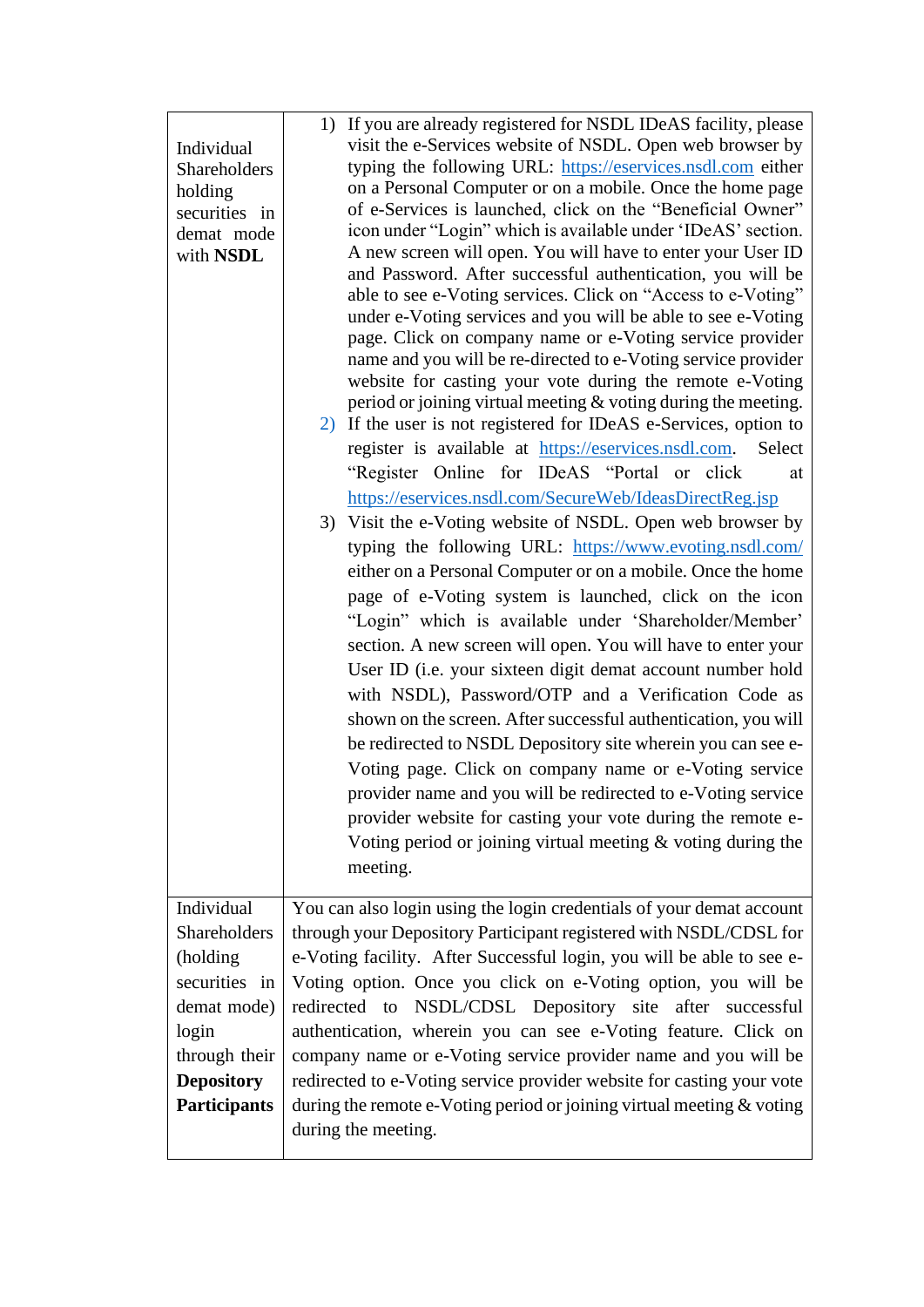Important note: Members who are unable to retrieve User ID/ Password are advised to use Forget User ID and Forget Password option available at abovementioned website. **Helpdesk for Individual Shareholders holding securities in demat mode for any technical issues related to login through Depository i.e. CDSL and NSDL**

| Login type                                   | <b>Helpdesk details</b>                     |  |  |  |  |
|----------------------------------------------|---------------------------------------------|--|--|--|--|
| Individual<br>Shareholders<br>holding        | Members facing any technical issue in       |  |  |  |  |
| securities in Demat mode with CDSL           | login can contact CDSL helpdesk by          |  |  |  |  |
|                                              | sending a<br>request<br>at                  |  |  |  |  |
|                                              | helpdesk.evoting@cdslindia.comor            |  |  |  |  |
|                                              | contact at 022- 23058738 and 22-            |  |  |  |  |
|                                              | 23058542-43.                                |  |  |  |  |
|                                              |                                             |  |  |  |  |
| Individual<br><b>Shareholders</b><br>holding | Members facing any technical issue in       |  |  |  |  |
| securities in Demat mode with NSDL           | login can contact NSDL helpdesk by          |  |  |  |  |
|                                              | sending a request at evoting@nsdl.co.in     |  |  |  |  |
|                                              | or call at toll free no.: 1800 1020 990 and |  |  |  |  |
|                                              | 1800 22 44 30                               |  |  |  |  |

# (v) Login method for Remote e-Voting for **Physical shareholders and shareholders other than individual holding in Demat form.**

- 1) The shareholders should log on to the e-voting website www.evotingindia.com.
- 2) Click on "Shareholders" module.
- 3) Now enter your User ID
	- a) For CDSL: 16 digits beneficiary ID,
	- b) For NSDL: 8 Character DP ID followed by 8 Digits Client ID,
	- c) Shareholders holding shares in Physical Form should enter Folio Number registered with the Company.
- 4) Next enter the Image Verification as displayed and Click on Login.

5) If you are holding shares in demat form and had logged on to www.evotingindia.com and voted on an earlier e-voting of any company, then your existing password is to be used.

6) If you are a first-time user follow the steps given below:

|  |                          |  |  | For Physical shareholders and other than individual shareholders |
|--|--------------------------|--|--|------------------------------------------------------------------|
|  | holding shares in Demat. |  |  |                                                                  |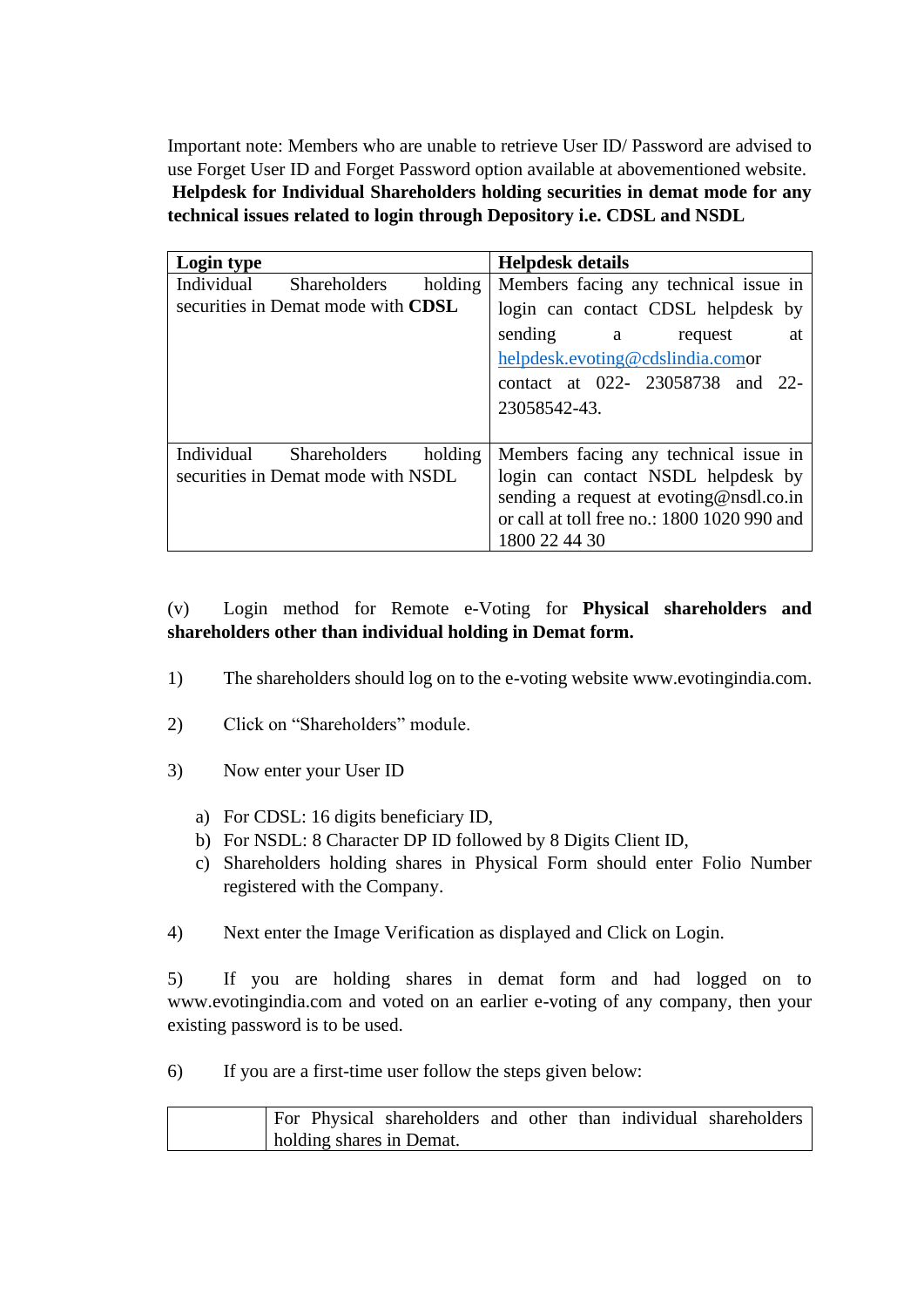| <b>PAN</b>                             | Enter your 10 digit alpha-numeric *PAN issued by Income Tax                                                                                                                    |
|----------------------------------------|--------------------------------------------------------------------------------------------------------------------------------------------------------------------------------|
|                                        | Department (Applicable for both demat shareholders as well as physical                                                                                                         |
|                                        | shareholders)                                                                                                                                                                  |
|                                        | Shareholders who have not updated their PAN with the<br>Company/Depository Participant are requested to use the sequence<br>number sent by Company/RTA or contact Company/RTA. |
| Dividend                               | Enter the Dividend Bank Details or Date of Birth (in dd/mm/yyyy                                                                                                                |
| Bank                                   | format) as recorded in your demat account or in the company records in                                                                                                         |
| Details                                | order to login.                                                                                                                                                                |
| <b>OR</b> Date<br>Birth<br>οf<br>(DOB) | If both the details are not recorded with the depository or<br>company, please enter the member id $\prime$ folio number in the<br>Dividend Bank details field.                |

For Physical shareholders and other than individual shareholders holding shares in Demat.

• If both the details are not recorded with the depository or company, please enter the member id / folio number in the Dividend Bank details field.

(vi) After entering these details appropriately, click on "SUBMIT" tab.

(vii) Shareholders holding shares in physical form will then directly reach the Company selection screen. However, shareholders holding shares in demat form will now reach 'Password Creation' menu wherein they are required to mandatorily enter their login password in the new password field. Kindly note that this password is to be also used by the demat holders for voting for resolutions of any other company on which they are eligible to vote, provided that company opts for e-voting through CDSL platform. It is strongly recommended not to share your password with any other person and take utmost care to keep your password confidential.

(viii) For shareholders holding shares in physical form, the details can be used only for e-voting on the resolutions contained in this Notice.

(ix) Click on the EVSN for the relevant Dudigital Global Limited on which you choose to vote.

(x) On the voting page, you will see "RESOLUTION DESCRIPTION" and against the same the option "YES/NO" for voting. Select the option YES or NO as desired. The option YES implies that you assent to the Resolution and option NO implies that you dissent to the Resolution.

(xi) Click on the "RESOLUTIONS FILE LINK" if you wish to view the entire Resolution details.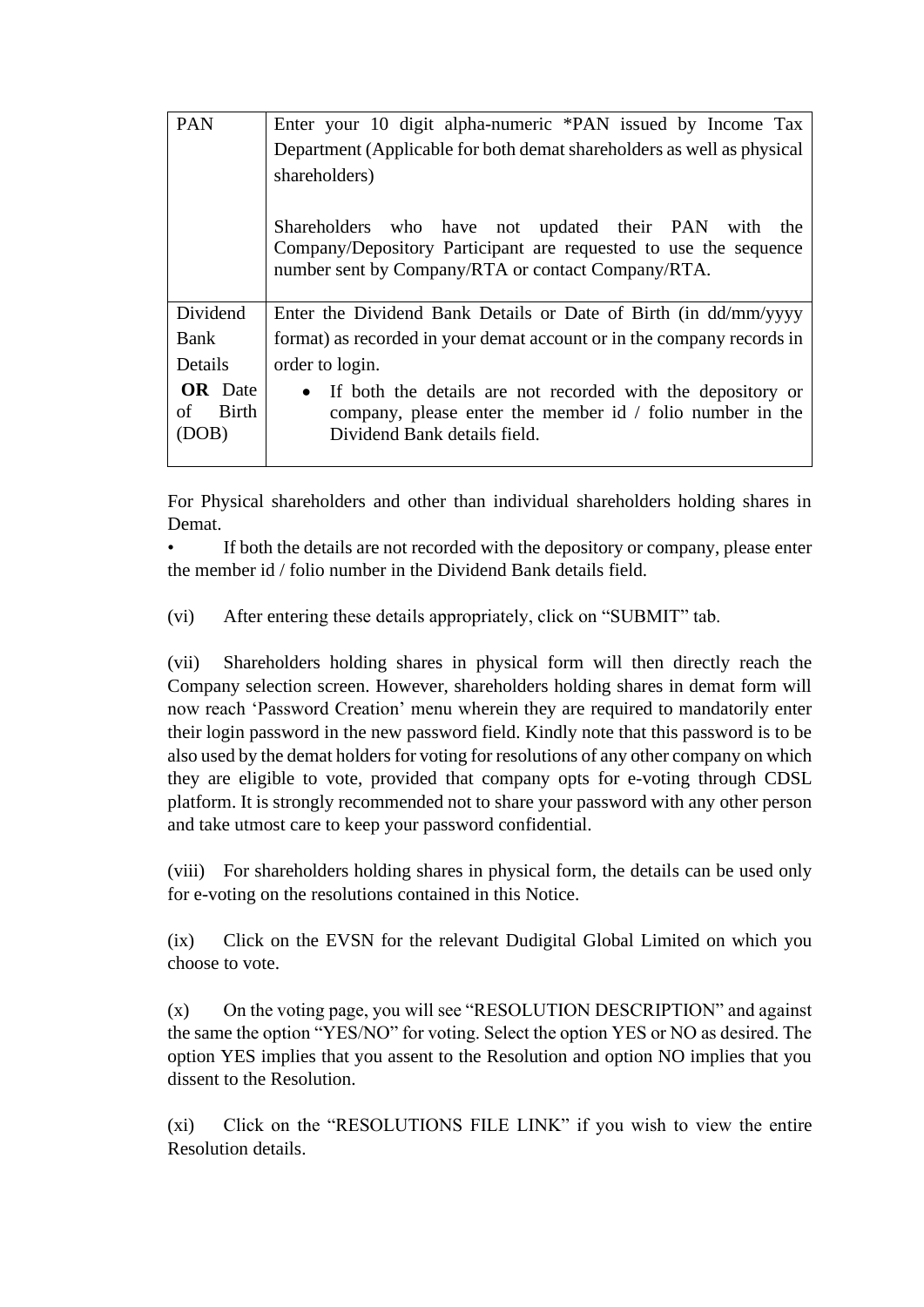(xii) After selecting the resolution, you have decided to vote on, click on "SUBMIT". A confirmation box will be displayed. If you wish to confirm your vote, click on "OK", else to change your vote, click on "CANCEL" and accordingly modify your vote.

(xiii) Once you "CONFIRM" your vote on the resolution, you will not be allowed to modify your vote.

(xiv) You can also take a print of the votes cast by clicking on "Click here to print" option on the Voting page.

(xv) If a demat account holder has forgotten the login password then Enter the User ID and the image verification code and click on Forgot Password & enter the details as prompted by the system.

# **(xvi) Additional Facility for Non – Individual Shareholders and Custodians – For Remote Voting only.**

• Non-Individual shareholders (i.e.other than Individuals, HUF, NRI etc.) and Custodians are required to log on to [www.evotingindia.com](http://www.evotingindia.com/) and register themselves in the "Corporates" module.

• A scanned copy of the Registration Form bearing the stamp and sign of the entity should be emailed to [helpdesk.evoting@cdslindia.com.](mailto:helpdesk.evoting@cdslindia.com)

• After receiving the login details a Compliance User should be created using the admin login and password. The Compliance User would be able to link the account(s) for which they wish to vote on.

The list of accounts linked in the login should be mailed to [helpdesk.evoting@cdslindia.com](mailto:helpdesk.evoting@cdslindia.com) and on approval of the accounts they would be able to cast their vote.

• A scanned copy of the Board Resolution and Power of Attorney (POA) which they have issued in favour of the Custodian, if any, should be uploaded in PDF format in the system for the scrutinizer to verify the same.

• Alternatively Non Individual shareholders are required to send the relevant Board Resolution/ Authority letter etc. together with attested specimen signature of the duly authorized signatory who are authorized to vote, to the Scrutinizer and to the Company at the email address viz; [cs@dudigitalglobal.com,](mailto:cs@dudigitalglobal.com) if they have voted from individual tab & not uploaded same in the CDSL e-voting system for the scrutinizer to verify the same.

# **INSTRUCTIONS FOR SHAREHOLDERS ATTENDING THE EGM THROUGH VC/OAVM & E-VOTING DURING MEETING ARE AS UNDER:**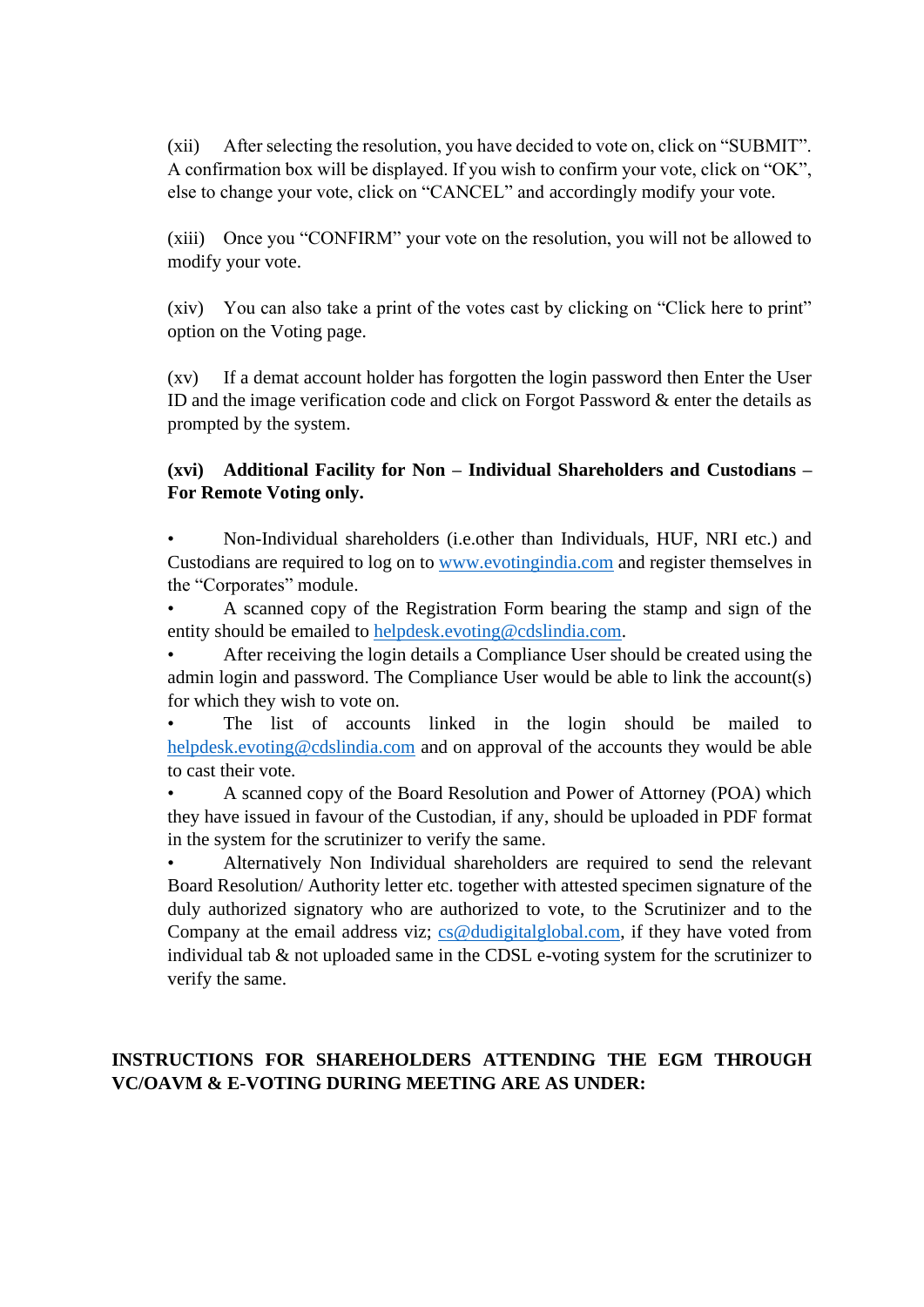- 1. The procedure for attending meeting  $&$  e-Voting on the day of the EGM is same as the instructions mentioned above for Remote e-voting.
- 2. The link for VC/OAVM to attend meeting will be available where the EVSN of Company will be displayed after successful login as per the instructions mentioned above for Remote e-voting.
- 3. Shareholders who have voted through Remote e-Voting will be eligible to attend the meeting. However, they will not be eligible to vote at the EGM.
- 4. Shareholders are encouraged to join the Meeting through Laptops / IPads for better experience.
- 5. Further shareholders will be required to allow Camera and use Internet with a good speed to avoid any disturbance during the meeting.
- 6. Please note that Participants Connecting from Mobile Devices or Tablets or through Laptop connecting via Mobile Hotspot may experience Audio/Video loss due to Fluctuation in their respective network. It is therefore recommended to use Stable Wi-Fi or LAN Connection to mitigate any kind of aforesaid glitches.
- 7. Shareholders who would like to express their views/ask questions during the meeting may register themselves as a speaker by sending their request in advance at least **7 days prior to meeting** mentioning their name, demat account number/folio number, email id, mobile number at [cs@dudigitalglobal.com.](mailto:cs@dudigitalglobal.com) The shareholders who do not wish to speak during the EGM but have queries may send their queries in advance **7 days prior to meeting** mentioning their name, demat account number/folio number, email id, mobile number at [cs@dudigitalglobal.com](mailto:cs@dudigitalglobal.com) . These queries will be replied to by the company suitably by email.
- 8. Those shareholders who have registered themselves as a speaker will only be allowed to express their views/ask questions during the meeting.
- 9. Only those shareholders, who are present in the EGM through VC/OAVM facility and have not casted their vote on the Resolutions through remote e-Voting and are otherwise not barred from doing so, shall be eligible to vote through e-Voting system available during the EGM.
- 10. If any Votes are cast by the shareholders through the e-voting available during the EGM and if the same shareholders have not participated in the meeting through VC/OAVM facility, then the votes cast by such shareholders shall be considered invalid as the facility of e-voting during the meeting is available only to the shareholders attending the meeting.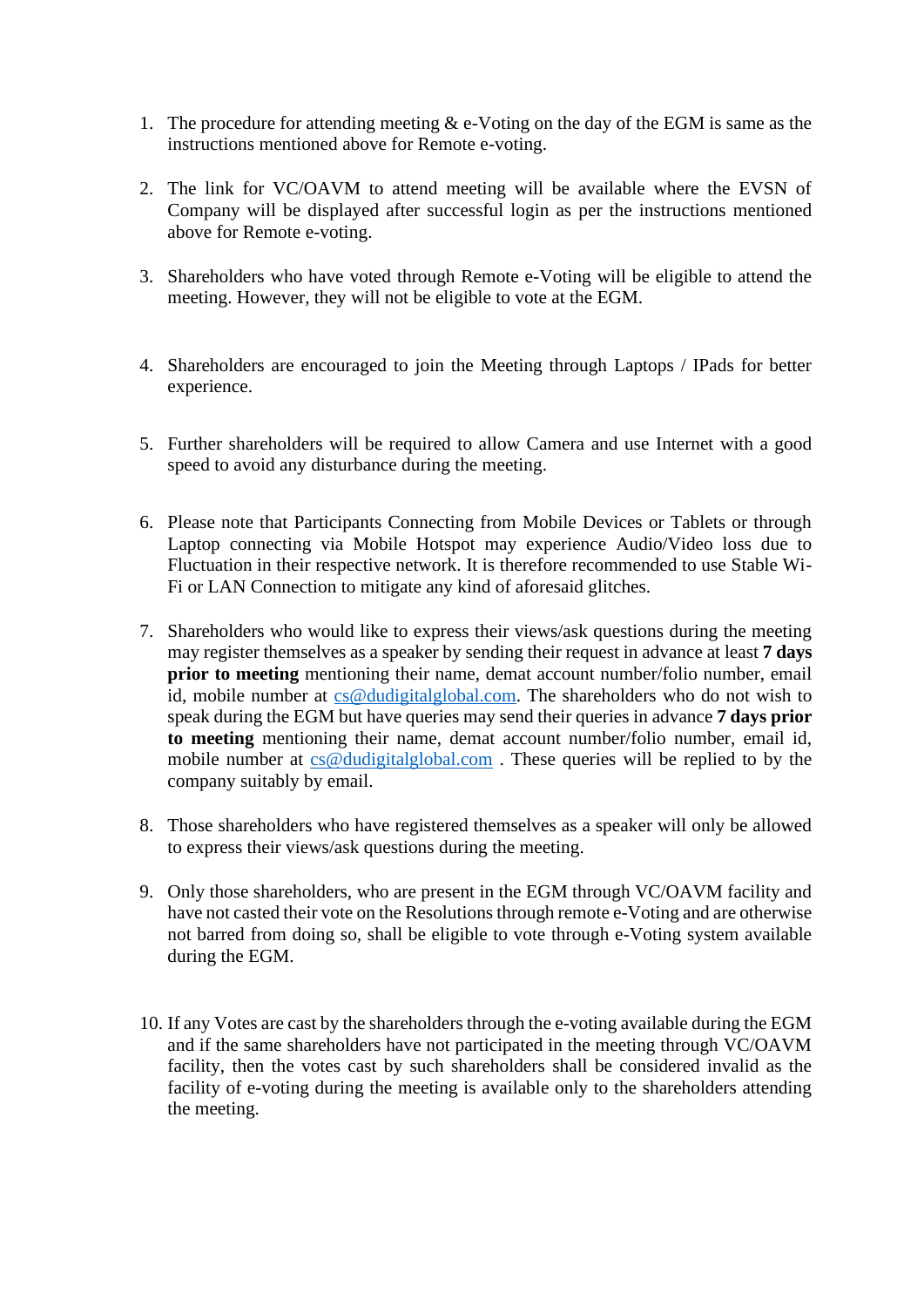#### **PROCESS FOR THOSE SHAREHOLDERS WHOSE EMAIL/MOBILE NO. ARE NOT REGISTERED WITH THE COMPANY/DEPOSITORIES.**

1. For Physical shareholders- please provide necessary details like Folio No., Name of shareholder, scanned copy of the share certificate (front and back), PAN (self-attested scanned copy of PAN card), AADHAR (self-attested scanned copy of Aadhar Card) by email to **[cs@dudigitalglobal.com.](mailto:cs@dudigitalglobal.com)**

2. For Demat shareholders -, please update your email id & mobile no. with your respective Depository Participant (DP)

3. For Individual Demat shareholders – Please update your email id  $&$  mobile no. with your respective Depository Participant (DP) which is mandatory while e-Voting & joining virtual meetings through Depository.

If you have any queries or issues regarding e-Voting from the CDSL e-Voting System, you can write an email to helpdesk.evoting@cdslindia.com or contact at 022- 23058738 and 022-23058542/43.

All grievances connected with the facility for voting by electronic means may be addressed to Mr. Rakesh Dalvi, Sr. Manager, (CDSL,) Central Depository Services (India) Limited, A Wing, 25th Floor, Marathon Futurex, Mafatlal Mill Compounds, N M Joshi Marg, Lower Parel (East), Mumbai - 400013 or send an email to helpdesk.evoting@cdslindia.com or call on 022-23058542/43.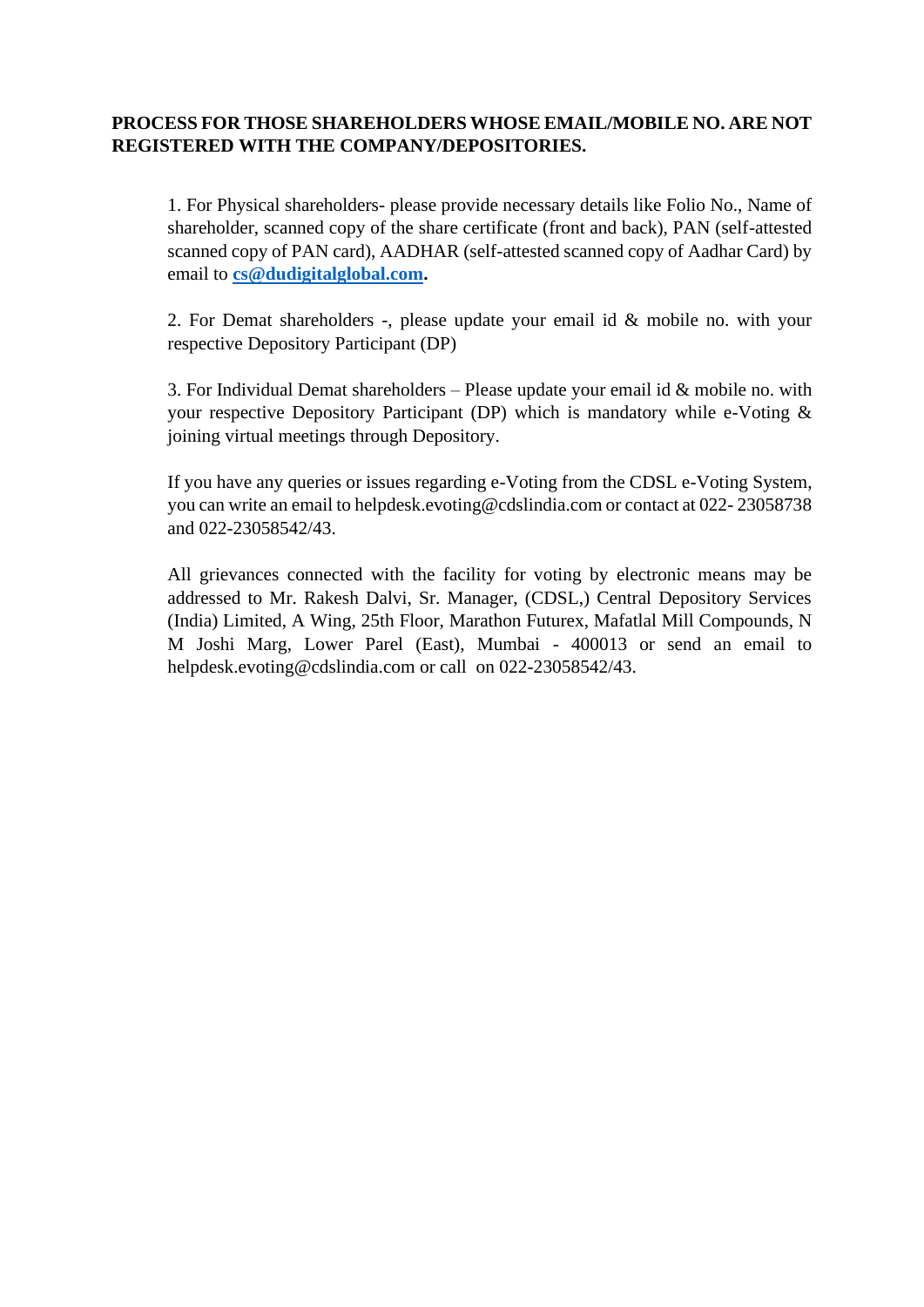# **EXPLANATORY STATEMENT PURSUANT TO SECTION 102 OF THE COMPANIES ACT, 2013**

#### **Item Nos. 1 & 2**

The members may note that at present, the paid-up equity share capital of the Company is Rs. 2,60,00,000 (Rupees Two Crore Sixty Lakh) consisting of 26,00,000 (Twenty Six Lakhs) equity shares of Rs. 10/- (Rupee Ten only) each and the equity shares of your Company are listed on National Stock Exchange of India Limited.

After the subdivision, the Paid up share capital will be Rs.2,60,00,000 (Rupees Two Crore Sixty Lakh) consisting of 1,30,00,000 ( One Crore Thirty Lakhs) equity shares of Rs.2/- (Rupees two only) each.

Owing to the Company's strong financial performance, the market price of the equity shares of the Company has grown steadily over the past few months. In order to improve the liquidity of Company's shares in the stock market and to make it more affordable for the small investors, it is proposed to sub-divide the existing equity shares having face value of Rs. 10/- (Rupee Ten only) each into new equity shares having face value of Rs. 2/- (Rupee Two only) each. The record date for the said sub-division of equity shares shall be fixed after the approval of the members is obtained.

In the opinion of the Board, the proposed sub-division of the equity shares of the Company is in the best interest of the Company and its investors and therefore, the Board at its meeting held on  $12<sup>th</sup>$  April, 2022 approved the sub-division and consequent, alteration to the existing Clause V of the Memorandum of Association of the Company subject to requisite approval of the members.

Pursuant to the provisions of Sections 13 and 61(1) (d) of the Companies Act, 2013, approval of the members is required for sub-division of shares and consequent, alteration to the existing Clause V of the Memorandum of Association of the Company.

In case of the fractional shares, the Company shall not issue any certificate or coupon in respect thereof and all fractions resulting from the sub-division shall be consolidated into whole equity shares and the Board/ Trustee shall have the authority to dispose of such whole shares by selling them at the market price and to distribute the net proceeds thereof (less expenses, if any) proportionately, as far as practicable, amongst the members who hold such fractional entitlements as on the record date.